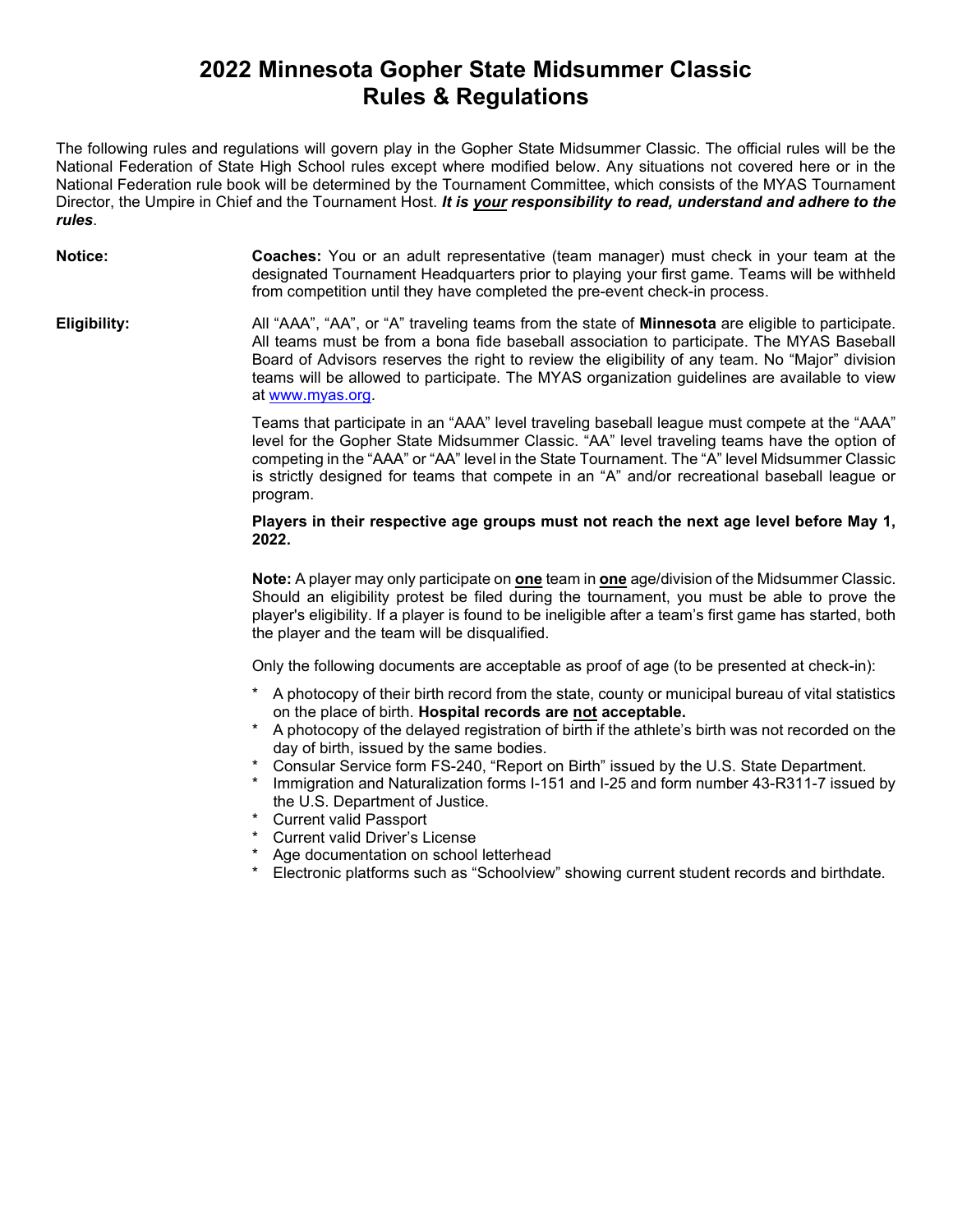| Ejections:                             | Any PLAYER, COACH, MANAGER OR SPECTATOR ejected from a game will also be<br>suspended for the remainder of the tournament. These penalties may carry over to future<br>MYAS events.                                                                                                                    |                                                                                                                                                                                                                                                                                                                                                                                                                                                                                        |                                                                                                                                                                                                                                                                                                                                                                                                                                                                                                                                                                                                                                                                                                                                                                                     |  |
|----------------------------------------|--------------------------------------------------------------------------------------------------------------------------------------------------------------------------------------------------------------------------------------------------------------------------------------------------------|----------------------------------------------------------------------------------------------------------------------------------------------------------------------------------------------------------------------------------------------------------------------------------------------------------------------------------------------------------------------------------------------------------------------------------------------------------------------------------------|-------------------------------------------------------------------------------------------------------------------------------------------------------------------------------------------------------------------------------------------------------------------------------------------------------------------------------------------------------------------------------------------------------------------------------------------------------------------------------------------------------------------------------------------------------------------------------------------------------------------------------------------------------------------------------------------------------------------------------------------------------------------------------------|--|
|                                        | language, etc.                                                                                                                                                                                                                                                                                         |                                                                                                                                                                                                                                                                                                                                                                                                                                                                                        | NOTE: Head Coaches you are in charge of your players, assistant coaches, fans/parents<br>behavior, and if they are ejected you as the coach are ejected for the remainder of the game.<br>The Protest Committee may review the disqualification only if the situation merits further<br>consideration. Any ruling by the Protest Committee is final. The Protest Committee consists of<br>the Tournament Director, the Tournament Host and the Head of Officials. Any player, coach,<br>manager or spectator ejected from a contest for flagrant unsportsmanlike conduct will not<br>be allowed to protest. Some examples of "flagrant unsportsmanlike conduct" include but are<br>not limited to cheating (use of a declared ineligible player), fighting, repeated use of profane |  |
| <b>Gate Fee:</b>                       |                                                                                                                                                                                                                                                                                                        | Each team must pay their pre-tournament gate fee prior to playing their first game. Any team<br>failing to pay the pre-tournament gate fee will not be eligible to participate in the tournament.<br>This fee eliminates any on-site gate (spectator entrance or parking) fee. The gate fee is payable<br>to the Tournament Host and must be submitted to the MYAS Tournament Director at check-<br>in. For more information regarding the gate fee visit our website at www.myas.org. |                                                                                                                                                                                                                                                                                                                                                                                                                                                                                                                                                                                                                                                                                                                                                                                     |  |
| <b>Home Team</b><br>Determination:     | The home/visiting team will be determined at the pre-game meeting with a coin flip by the<br>Umpire.                                                                                                                                                                                                   |                                                                                                                                                                                                                                                                                                                                                                                                                                                                                        |                                                                                                                                                                                                                                                                                                                                                                                                                                                                                                                                                                                                                                                                                                                                                                                     |  |
| <b>Infield Practice:</b>               | "Taking infield" will not be allowed prior to tournament games. Our host organizations would<br>appreciate all pre-game warm ups be done in the outfield or in the infield foul territory only.                                                                                                        |                                                                                                                                                                                                                                                                                                                                                                                                                                                                                        |                                                                                                                                                                                                                                                                                                                                                                                                                                                                                                                                                                                                                                                                                                                                                                                     |  |
| <b>Game Length:</b>                    | 9-12 & under: 6 innings                                                                                                                                                                                                                                                                                |                                                                                                                                                                                                                                                                                                                                                                                                                                                                                        | 13's and above: 7 innings                                                                                                                                                                                                                                                                                                                                                                                                                                                                                                                                                                                                                                                                                                                                                           |  |
| <b>Time Limits:</b>                    | 9-12 & under and 13A: 1 hour 45 minutes                                                                                                                                                                                                                                                                |                                                                                                                                                                                                                                                                                                                                                                                                                                                                                        | 13AAA, 13AA, 14's and above: 2 hours                                                                                                                                                                                                                                                                                                                                                                                                                                                                                                                                                                                                                                                                                                                                                |  |
|                                        | Note: The "stop watch" for pool play games does not begin until the actual start of the game<br>(the first pitch) and not necessarily the time listed on the tournament schedule. No new inning<br>will be started after time has expired.                                                             |                                                                                                                                                                                                                                                                                                                                                                                                                                                                                        |                                                                                                                                                                                                                                                                                                                                                                                                                                                                                                                                                                                                                                                                                                                                                                                     |  |
|                                        | If a game is tied at the end of regulation and the time limit has not been reached, extra innings<br>will be played. Extra innings will be played until a winner is determined or the time limit is<br>reached.                                                                                        |                                                                                                                                                                                                                                                                                                                                                                                                                                                                                        |                                                                                                                                                                                                                                                                                                                                                                                                                                                                                                                                                                                                                                                                                                                                                                                     |  |
|                                        | There will be no time limits for bracket play games played on Sunday.                                                                                                                                                                                                                                  |                                                                                                                                                                                                                                                                                                                                                                                                                                                                                        |                                                                                                                                                                                                                                                                                                                                                                                                                                                                                                                                                                                                                                                                                                                                                                                     |  |
| Pitching/Base Distances: 9-10 & under: | 11 & under:<br>12-13 & under:<br>14's and above:                                                                                                                                                                                                                                                       | 46 feet / 60 feet<br>46 feet / 65 feet<br>52 feet / 75 feet<br>60 feet, 6 inches / 90 feet                                                                                                                                                                                                                                                                                                                                                                                             | <b>Note:</b> Portable or temporary pitching mounds may be used in the 10u-13u divisions.                                                                                                                                                                                                                                                                                                                                                                                                                                                                                                                                                                                                                                                                                            |  |
| <b>Pitching Restrictions:</b>          | 9U, 10AAA, 10AA & 10A: A player may pitch a maximum 85 pitches in a tournament.                                                                                                                                                                                                                        |                                                                                                                                                                                                                                                                                                                                                                                                                                                                                        |                                                                                                                                                                                                                                                                                                                                                                                                                                                                                                                                                                                                                                                                                                                                                                                     |  |
|                                        | 11AAA, 11AA & 11A: A player may pitch a maximum 95 pitches in a tournament.                                                                                                                                                                                                                            |                                                                                                                                                                                                                                                                                                                                                                                                                                                                                        |                                                                                                                                                                                                                                                                                                                                                                                                                                                                                                                                                                                                                                                                                                                                                                                     |  |
|                                        |                                                                                                                                                                                                                                                                                                        |                                                                                                                                                                                                                                                                                                                                                                                                                                                                                        |                                                                                                                                                                                                                                                                                                                                                                                                                                                                                                                                                                                                                                                                                                                                                                                     |  |
|                                        | 12AAA, 12AA & 12A: A player may pitch a maximum 95 pitches in a tournament.                                                                                                                                                                                                                            |                                                                                                                                                                                                                                                                                                                                                                                                                                                                                        |                                                                                                                                                                                                                                                                                                                                                                                                                                                                                                                                                                                                                                                                                                                                                                                     |  |
|                                        | 13AAA, 13AA & 13A: A player may pitch a maximum 105 pitches in a tournament.                                                                                                                                                                                                                           |                                                                                                                                                                                                                                                                                                                                                                                                                                                                                        |                                                                                                                                                                                                                                                                                                                                                                                                                                                                                                                                                                                                                                                                                                                                                                                     |  |
|                                        | 14AAA, 14AA & 14/15A: A player may pitch a maximum 105 pitches in n tournament.                                                                                                                                                                                                                        |                                                                                                                                                                                                                                                                                                                                                                                                                                                                                        |                                                                                                                                                                                                                                                                                                                                                                                                                                                                                                                                                                                                                                                                                                                                                                                     |  |
|                                        | 15AAA, 15AA & 16U: A player may pitch a maximum 105 pitches in a tournament.                                                                                                                                                                                                                           |                                                                                                                                                                                                                                                                                                                                                                                                                                                                                        |                                                                                                                                                                                                                                                                                                                                                                                                                                                                                                                                                                                                                                                                                                                                                                                     |  |
|                                        | 17-19u: A player may pitch a maximum 115 pitches in a tournament.                                                                                                                                                                                                                                      |                                                                                                                                                                                                                                                                                                                                                                                                                                                                                        |                                                                                                                                                                                                                                                                                                                                                                                                                                                                                                                                                                                                                                                                                                                                                                                     |  |
|                                        | Note: If a player reaches their maximum number of allowed pitches during an at-bat, they may<br>finish pitching to that batter but then must immediately be removed from the pitching position.<br>Pitchers' pitch counts will be posted and available on the schedule once the games are<br>complete. |                                                                                                                                                                                                                                                                                                                                                                                                                                                                                        |                                                                                                                                                                                                                                                                                                                                                                                                                                                                                                                                                                                                                                                                                                                                                                                     |  |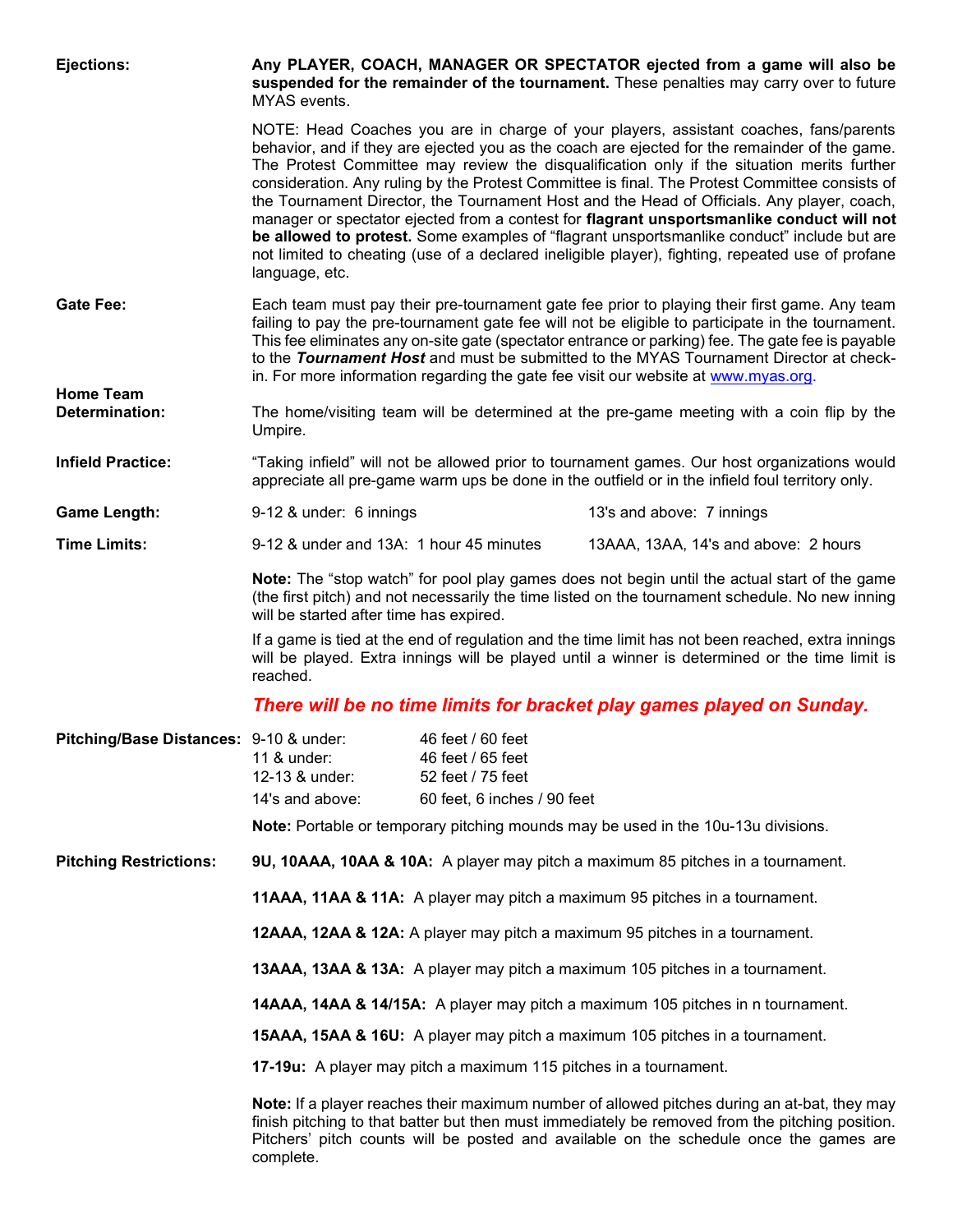| <b>Pitching Restrictions:</b> | <b>PENALTY for violations of pitching restrictions:</b> The head coach will be ejected from that<br>game and the next scheduled game. The offending pitcher will be suspended from the pitching<br>position for the following game. The second offense during the same tournament results in<br>suspension of the coach for the remainder of that tournament, as well as possible imposition<br>of further sanctions subject to the review of the MYAS Board of Advisors. |
|-------------------------------|---------------------------------------------------------------------------------------------------------------------------------------------------------------------------------------------------------------------------------------------------------------------------------------------------------------------------------------------------------------------------------------------------------------------------------------------------------------------------|
|                               | Curve balls will NOT be allowed in the 10-12u age divisions. Fastballs, knuckleballs and<br>changeups are the only pitches allowed in the 10-12u age divisions. First offense – warning;<br>second offense – ejection from the pitcher's position.                                                                                                                                                                                                                        |
| <b>Balk Rule:</b>             | 9u, 10u & 11u ONLY: No balks will be called.                                                                                                                                                                                                                                                                                                                                                                                                                              |
| <b>Umpires:</b>               | 9-13u: One MYAS certified umpire will be used in all games, except the championship and<br>third place games; for those games the goal is to have two MYAS certified umpires will be<br>used.                                                                                                                                                                                                                                                                             |
|                               | 14's and above: The goal is to have two MYAS certified umpires will be used in all games.                                                                                                                                                                                                                                                                                                                                                                                 |
| <b>Metal Cleats:</b>          | Metal cleats are prohibited in 10-12u. However, metal cleats may be worn in the 13u and older<br>age divisions.                                                                                                                                                                                                                                                                                                                                                           |
| 10-Run Rule:                  | <b>9-12u:</b> The game will end at the conclusion of 4 innings $(3\frac{1}{2})$ if the home team is ahead by 10<br>or more runs).                                                                                                                                                                                                                                                                                                                                         |
|                               | <b>13u &amp; above:</b> The game will end at the conclusion of 5 innings $(4\frac{1}{2})$ if the home team is ahead<br>by 10 or more runs).                                                                                                                                                                                                                                                                                                                               |
| 15-Run Rule:                  | The 15-run rule will apply after three innings $(2\frac{1}{2})$ if the home team is ahead). This rule applies<br>to all ages and divisions.                                                                                                                                                                                                                                                                                                                               |
| <b>Base Running:</b>          | 9-10u: A runner may leave the base after the ball crosses the plate. The runner is out upon<br>leaving the base early. On a dropped third strike, the batter is out and the base runners may<br>advance at their own risk.                                                                                                                                                                                                                                                |
|                               | <b>NOTE for 9u tournament play:</b> A runner occupying 3 <sup>rd</sup> base may only advance to home on a<br>batted ball or an attempted play on a runner.                                                                                                                                                                                                                                                                                                                |
|                               | NOTE for 10u tournament play: A runner is allowed to advance/steal home on a passed ball.                                                                                                                                                                                                                                                                                                                                                                                 |
|                               | 11u: A runner may leave the base after the ball leaves the pitcher's hand. The runner is out<br>upon leaving the base early. On a dropped third strike, the batter is out and the base runners<br>may advance at their own risk.                                                                                                                                                                                                                                          |
|                               | In the 9-11 & under divisions, a player sliding head first into home plate will be called<br>out.                                                                                                                                                                                                                                                                                                                                                                         |
|                               | 12's and above: National Federation rules apply.                                                                                                                                                                                                                                                                                                                                                                                                                          |
|                               | RUNNERS ARE NEVER REQUIRED TO SLIDE but if a runner elects to slide, the slide must<br>be legal. Jumping, hurdling, and leaping are all legal attempts to avoid a fielder as long as the<br>fielder is lying on the ground. Diving over a fielder is illegal.                                                                                                                                                                                                             |
|                               | For any questions regarding Interference and/or Obstruction rule interpretations, reference<br>Interference and Obstruction in the NFHS rule book.                                                                                                                                                                                                                                                                                                                        |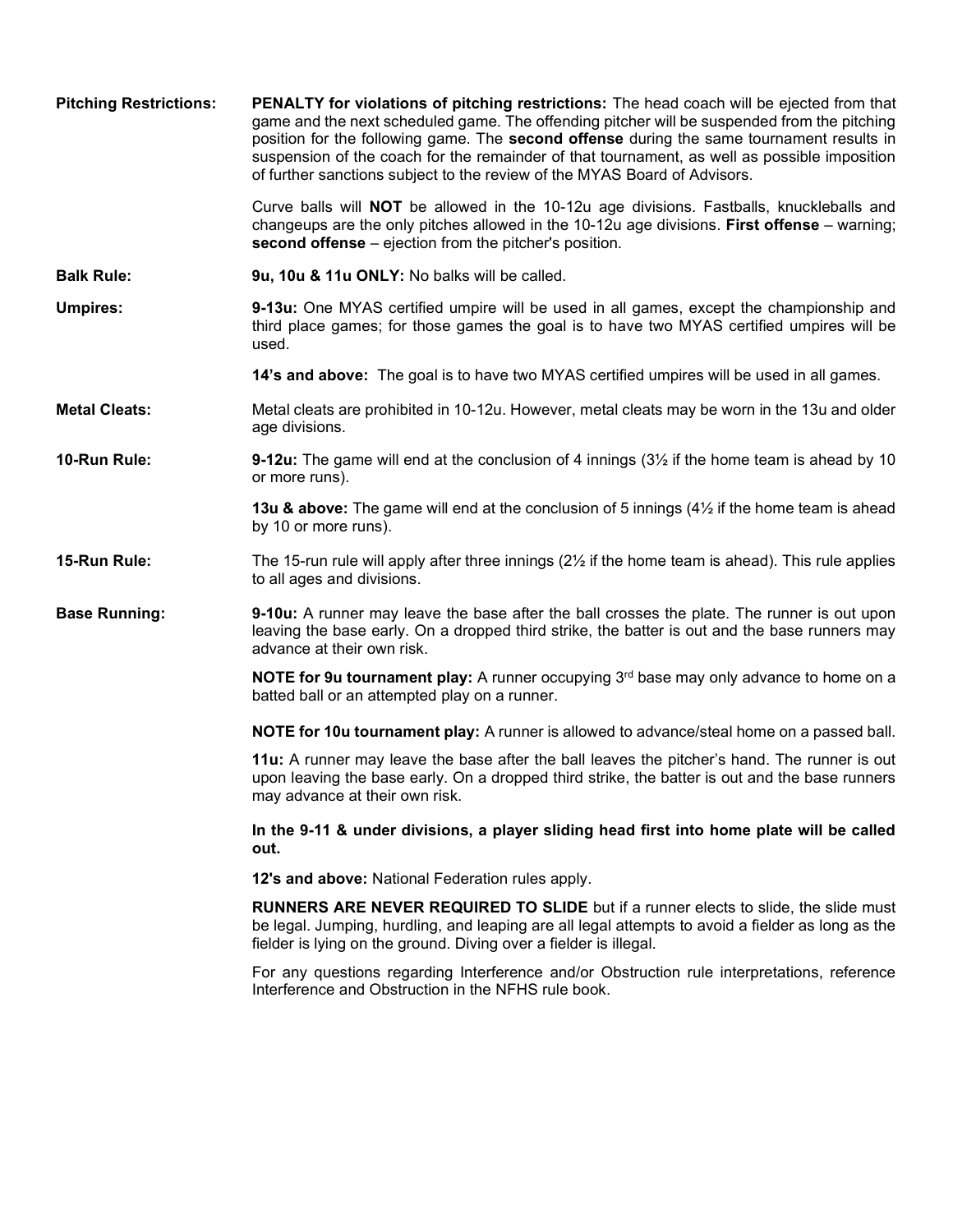| <b>Continuous Batting/</b><br><b>Free Substitution:</b> | 9-13u and 14/15A teams will use continuous batting and free substitution. No Exceptions!                                                                                                                                                                                                                                                                                                                                                              |
|---------------------------------------------------------|-------------------------------------------------------------------------------------------------------------------------------------------------------------------------------------------------------------------------------------------------------------------------------------------------------------------------------------------------------------------------------------------------------------------------------------------------------|
|                                                         | 14AAA, and 14AA will have the option to use continuous batting and free substitution. This<br>must be declared to the umpire and the opposing head coach prior to the start of the game and<br>will continue for the remainder of that game.                                                                                                                                                                                                          |
|                                                         | NOTE Continuous Batting: An injured batter or runner that cannot continue to participate will<br>be replaced by the last player to be put out. This will end the injured player's participation for<br>the remainder of that game. This will <b>NOT</b> be recorded as an out unless it drops the batting<br>line-up below nine players.                                                                                                              |
|                                                         | Please see Continuous Batting/Free Substitution FAQ under documents on the baseball<br>page of www.myas.org.                                                                                                                                                                                                                                                                                                                                          |
| <b>Starting Pitcher:</b>                                | This rule applies for all ages (10-19u): The starting pitcher may be withdrawn and re-enter<br>once. This applies only to the starting pitcher.                                                                                                                                                                                                                                                                                                       |
| 14-19u Re-Entry:<br>(NFHS Rule 3-1)                     | Starting Players: Any of the starting players may withdraw and re-enter once, including a<br>player who was the designated hitter (any starting player, not just pitchers), provided said<br>player occupies the same position in the batting order whenever they are in the lineup. A<br>substitute who is withdrawn may not re-enter.                                                                                                               |
|                                                         | NOTE for 14AAA/AA: The Extra Hitter (EH) option will NOT be used in tournament play.                                                                                                                                                                                                                                                                                                                                                                  |
|                                                         | <b>Exception:</b> Replacement of injured players and/or courtesy runners. If an active player<br>sustains an injury that requires them to leave the game and their team has used all of their<br>available substitute players, the coach may substitute for the injured player with the first player<br>on the bench who had previously lost their eligibility via the re-entry rule.                                                                 |
| <b>Courtesy Runner:</b>                                 | 9-13u & 14/15A: A courtesy runner (the last runner to be put out) will be allowed only for the<br>catcher and only when there are two outs.                                                                                                                                                                                                                                                                                                           |
|                                                         | 14AAA/AA and above: will use the NFHS courtesy runner rule (NFHS pg. 64 Speed Up<br>Rules). At any time, the team at bat may use courtesy runners for the pitcher or catcher.<br>Projected substitutions are not allowed. Courtesy runners are only allowed for the catcher of<br>record. Players who have already participated in the game in any other capacity are ineligible<br>to serve as courtesy runners until all players have participated. |
| <b>Baseballs:</b>                                       | Two Gopher State Diamond baseballs will be provided for all games. If additional baseballs are<br>needed, teams should supply them alternately.                                                                                                                                                                                                                                                                                                       |
| Equipment:                                              | All bats, helmets, catcher's gear, footwear and other equipment must conform to National<br>Federation rules and regulations.                                                                                                                                                                                                                                                                                                                         |
| <b>Bat Rule:</b>                                        | All bats must comply with the MYAS/Gopher State/USSSA Bat Standards for the 2022<br>season. All regulations are posted under the Baseball portion of the www.myas.org website.                                                                                                                                                                                                                                                                        |
|                                                         | <b>Drop Rules:</b> The 15u and above age divisions will use the "-3" drop rule. The 14u age division<br>will use the "-5" drop rule. The 12u-13u divisions will use the "-10" rule. The 9u-11u divisions<br>may use any drop size they desire.                                                                                                                                                                                                        |
| <b>Uniforms:</b>                                        | Team jerseys should be of <i>identical</i> color and should have at the least a six-inch number on<br>the front and/or the back.                                                                                                                                                                                                                                                                                                                      |
| <b>Forfeits:</b>                                        | Tournament officials will administer the rule so that any team that intentionally causes a forfeit<br>will NOT benefit and will NOT advance to the championship round unless the Tournament<br>Committee determines there were extenuating circumstances causing the forfeit.                                                                                                                                                                         |
|                                                         | A game will be considered a forfeit when a team is unable to provide at least nine players<br>to start the game or cannot provide eight players to finish the game. A 10-minute grace<br>period will be given for a team's first pool play game. All other tournament games will<br>be considered a forfeit at the scheduled game time.                                                                                                               |